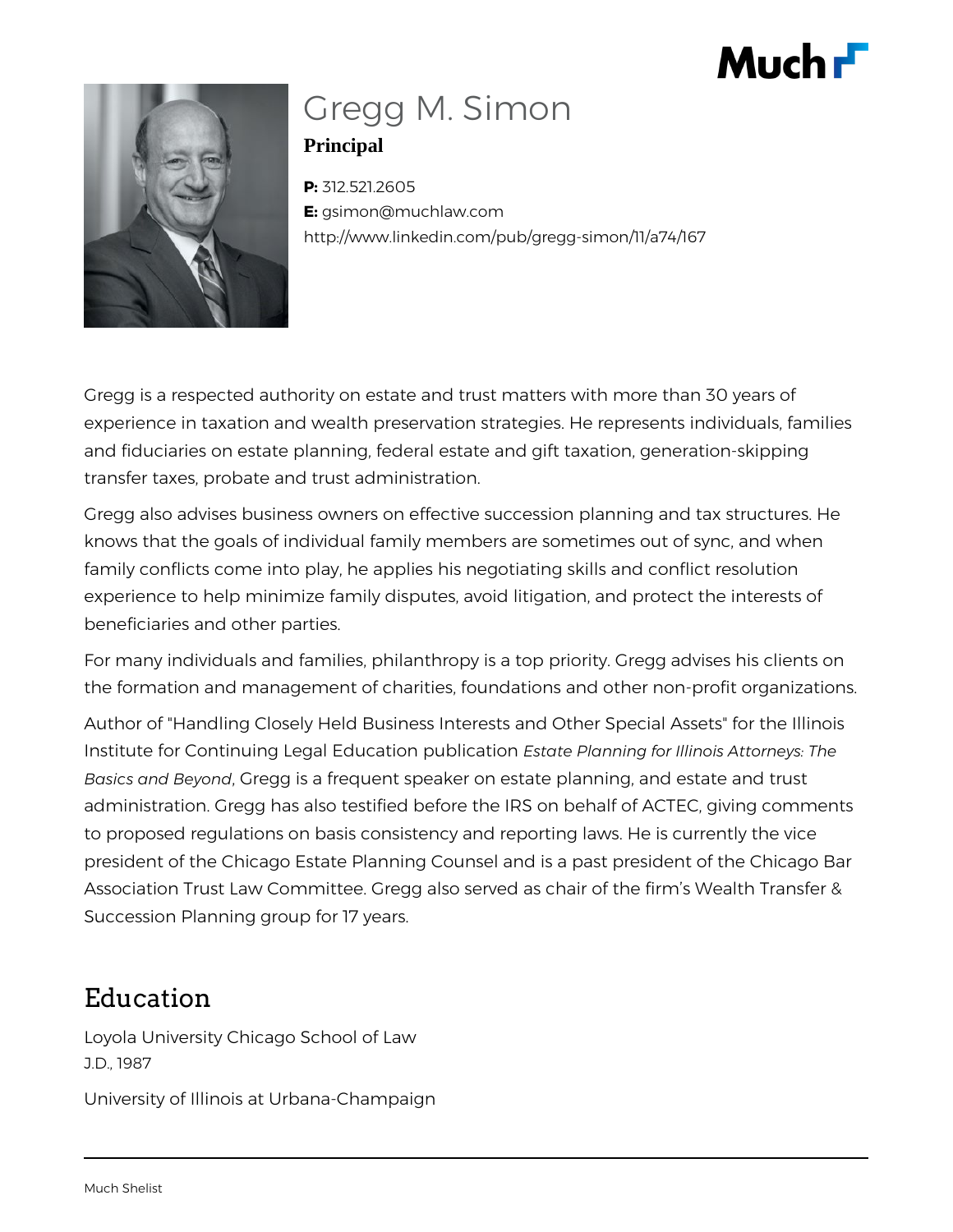

B.S., 1984, Accounting Certified Public Accountant

### Bar Admissions

Illinois

## Court Admissions

U.S. District Court for the Northern District of Illinois

U.S. Tax Court

### Professional Organizations

- American Bar Association
- Illinois State Bar Association
- Chicago Bar Association, Probate Practice and Asset Protection Committees
- Chicago Bar Association, former Member (1999-2006) and past Chair of the Trust Law Executive Committee
- American College of Trust and Estate Counsel, Fellow and Member of the Asset Protection and Fiduciary Income Tax Committees
- Chicago Estate Planning Council, Board of Directors
- Greater North Shore Estate and Financial Planning Council
- Jewish United Fund/Jewish Federation of Metropolitan Chicago, Chair of the Estate Planning Professional Advisory Committee
- Ann & Robert H. Lurie Children's Hospital of Chicago Foundation, Legacy Partners Professional Advisory Group

### Community

Gregg is a member of the board and past president of the International Music Foundation, which sponsors classical music education in inner-city schools, the Dame Myra Hess Memorial concerts and the annual Do-It-Yourself Messiah.

An avid marathon runner, Gregg has run in the Boston and Chicago marathons on behalf of the American Cancer Society, the American Liver Foundation, Children's Memorial Hospital and Memorial Sloan-Kettering Cancer Center.